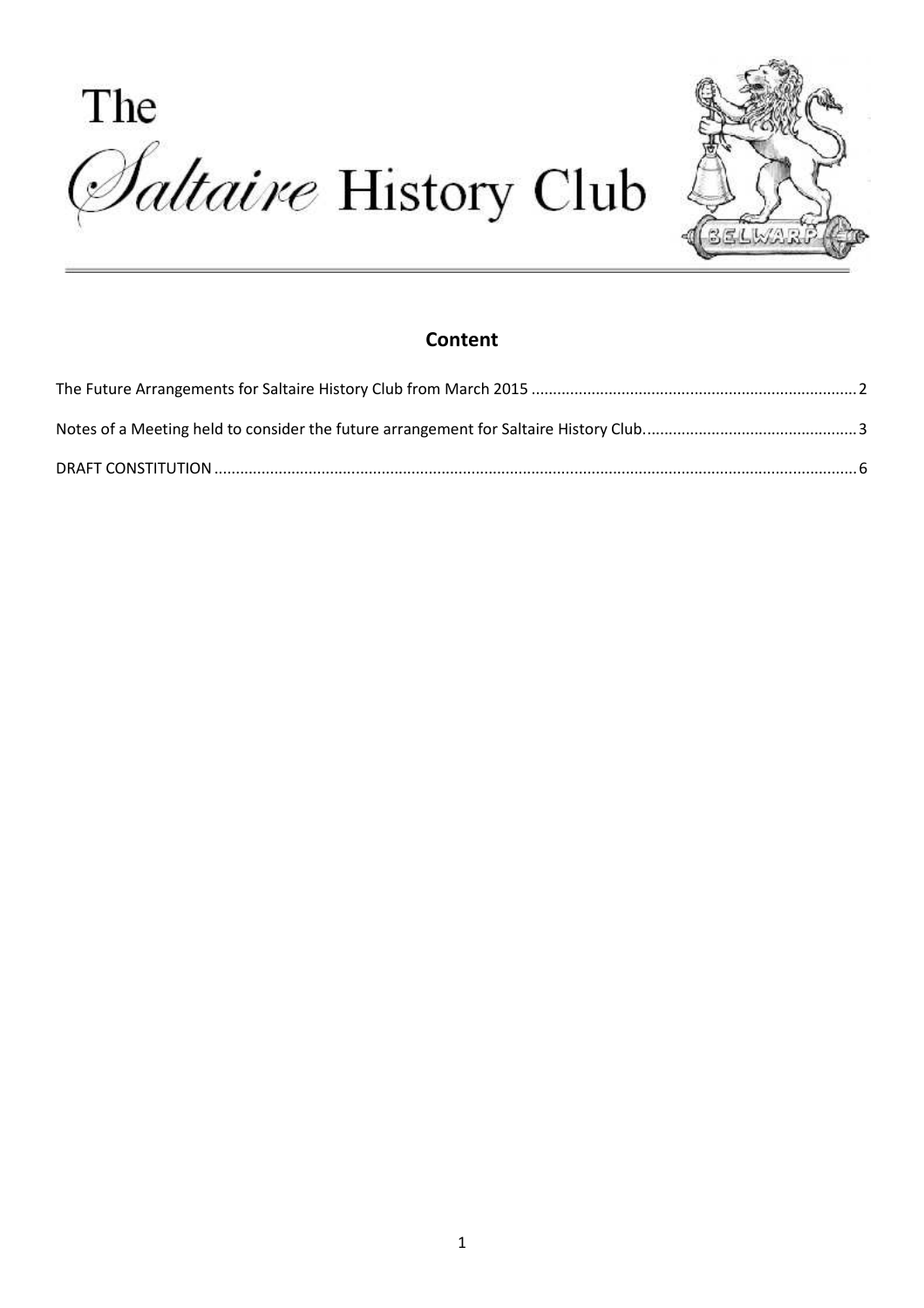Dear Friend

# **The Future Arrangements for Saltaire History Club from March 2015**

Whilst the History Club has had many very successful years and enjoyable events, the previous year or so has shown that the small number of volunteers, who have acted to organise the club and its events, have experienced difficulties when other personal pressures have had a significant impact of their available time.

In addition and without going into detail, some problems have been experienced, due to a few inappropriate claims from individuals that they somehow represent or speak on behalf of the club.

As a result, a small group of active participants in the club have come to the conclusion that the club does need a clear, written constitution, setting out its purposes and simple guidance rules.

This group met on  $2^{nd}$  February 2015 and agreed a draft constitution for the History Club and a membership application form. The notes of that meeting summarise the benefits of adopting a constitution, the thinking about some of the guidance required and the proposed intention to adopt a constitution at our March  $12<sup>th</sup>$  2015 meeting.

We hope you will approve this proposal and that those who wish to will apply to be a member of the club which will then empower you to influence the future direction of the club, the nature of its events and help ensure the good name of the association.

Best regards

Dave (Shaw) on behalf of the current organisers of Saltaire History Club events dbshawuk@yahoo.co.uk tel 07736408339

February 2015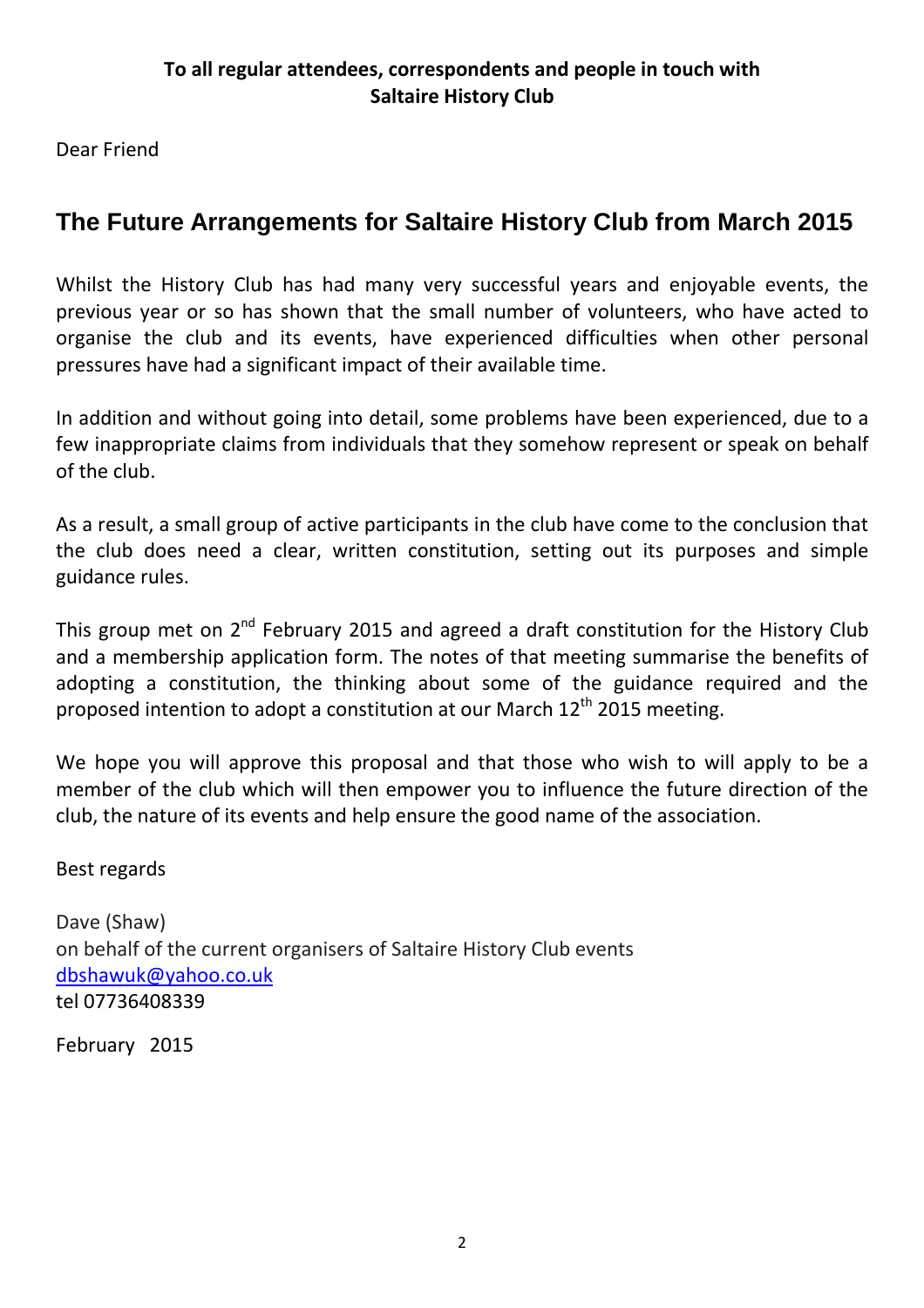# **Notes of a Meeting held to consider the future arrangement for Saltaire History Club.**

# **Held on February 2nd 2015.**

Present: David Shaw; David King; Roger Clarke; Colin Coates; Maggie Smith. Apologies: Julie Woodward.

**NOTES:** The above group of people represent the small group of those active in arranging History Club events over recent years. This group came together due to concerns that over the last year to 18 months, other pressures on the most active individuals had caused some difficulties in both organising events, obtaining speakers and communicating activity.

In addition, some problems have arisen where the reputation of the History Club has been damaged at times through the inappropriate actions of some individuals that are generally perceived as representing the History Club.

Through communication with one another, this group had come to recognise that the History Club needs to adopt some formal mechanism for –

- 1) Appointing the individuals who would continue the good work of the club with some authority placed in them from a wider group of people with an interest in the Club.
- 2) Enable the Club to have a bank account with agreed signatories.
- 3) Be able to distinguish between those who wish to be involved as members of the club, those who wish to remain in a correspondence network and regular attendees of Club events.
- 4) Provide individuals selected to run the business of the Club with some legal authority to address issues of protocol and behaviour.

With these points in mind, those present considered a draft model constitution for a 'notfor-profit' association (obtained from the Charity Commission for Wales) that seems to offer the simplest, least bureaucratic, method for setting out the Saltaire History Club purposes and process guidance. The notes below record what this small group thought a draft constitution should cover and the process by which it should be put forward to a wider group of relevant others for adoption.

## **The Constitution Document**

• **The draft purposes** of Saltaire History Club were agreed as they are presented in the draft with a great deal of thought about how to ensure that any member of the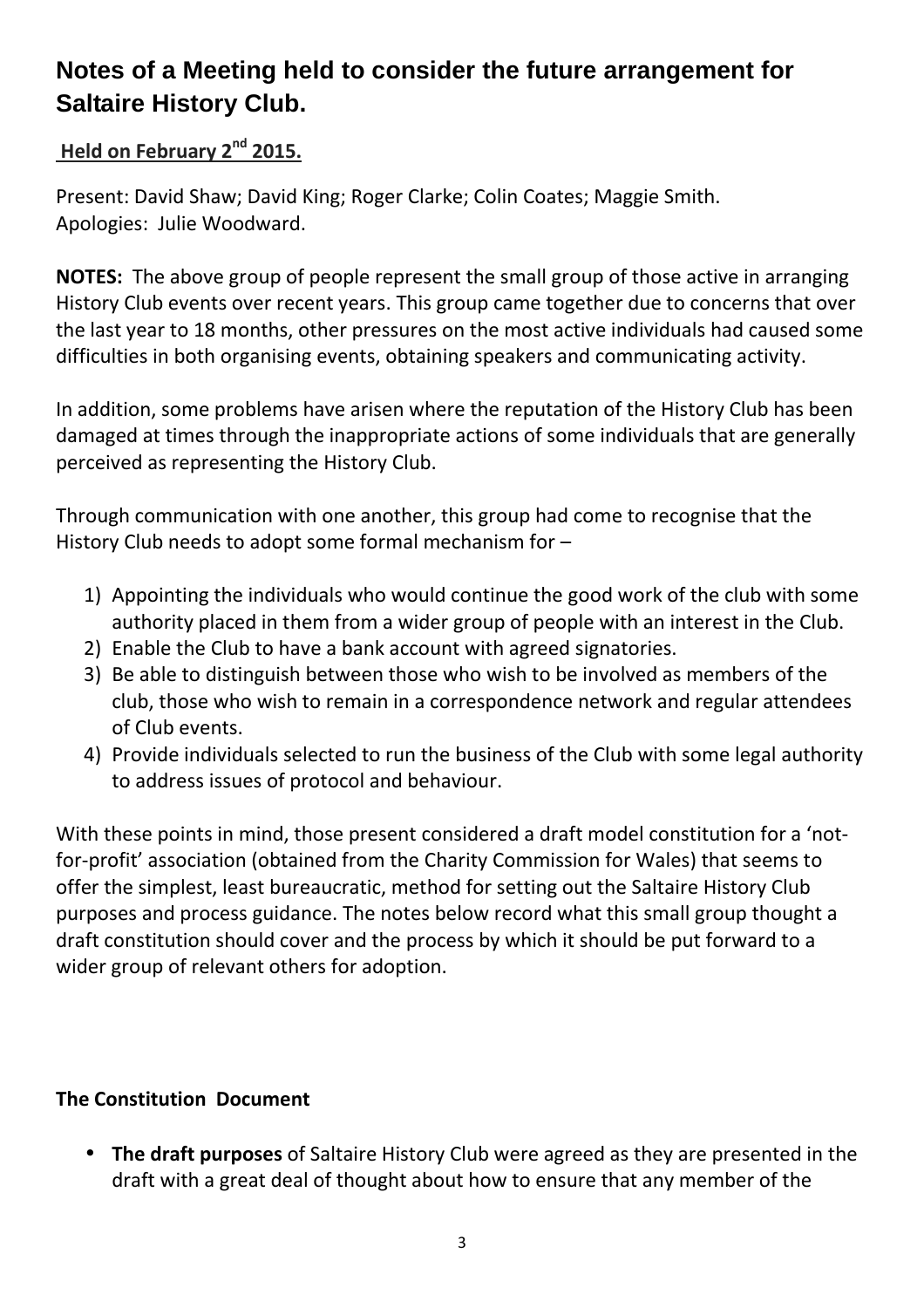public, in addition to the existing network for the non constituted History Club at present, could be involved and encouraged to feel a part of the club.

- **The powers** for the club were included in the document even though these may never be used – they are seen as enabling if the group develops in a way where fundraising and employment of people are possible should this become a feature of the club in future.
- **Membership** was agreed as being free and a draft membership application form was agreed for use with any individual over 18 years of age, who supports the purposes.
- Other rules about membership were seen as vital to ensure that no individual could act in any way as to damage the reputation of the Club.
- It was clarified that it will not be necessary to be a member of the Club in order to attend events and, conversely, it will not be necessary to be a regular attendee of events to be a member. Indeed, a membership list, a correspondence list and a list of those who represent an important source of research opinion, educational content and literature (a research/educational network) would be important to distinguish between.
- **Only approved members** of the group would, however, be able to appoint the organising committee, influence its development for the future, the nature of its events and its rules.
- A 3 year term for membership, renewable at the end of 3 years, was regarded as necessary to keeping membership lists as current as possible.

# **Annual Meetings and The Committee**

- All agreed the need for an AGM each year that would allow people who had been working hard for the club to stand down, allow for new committee members to take some responsibility and ensure all members will be clear as to whom they raise issues with.
- The committee was seen to need specific roles within its membership and these are outlined in the draft constitution. It was agreed that one committee member could however undertake more than one role if necessary.
- The need for the committee to adopt additional policies/rules was agreed in order to stay within key aspects of law for any formal association and also to protect the club's good name.
- It was agreed that these additional rules should be drawn up as separate to the constitution, adopted as policy documents that could be amended more easily should circumstances require that.

## **History Club Funds**

• It was agreed that a major advantage of adopting a constitution would be that any bank could then allow the setting up of a club bank account with two signatories.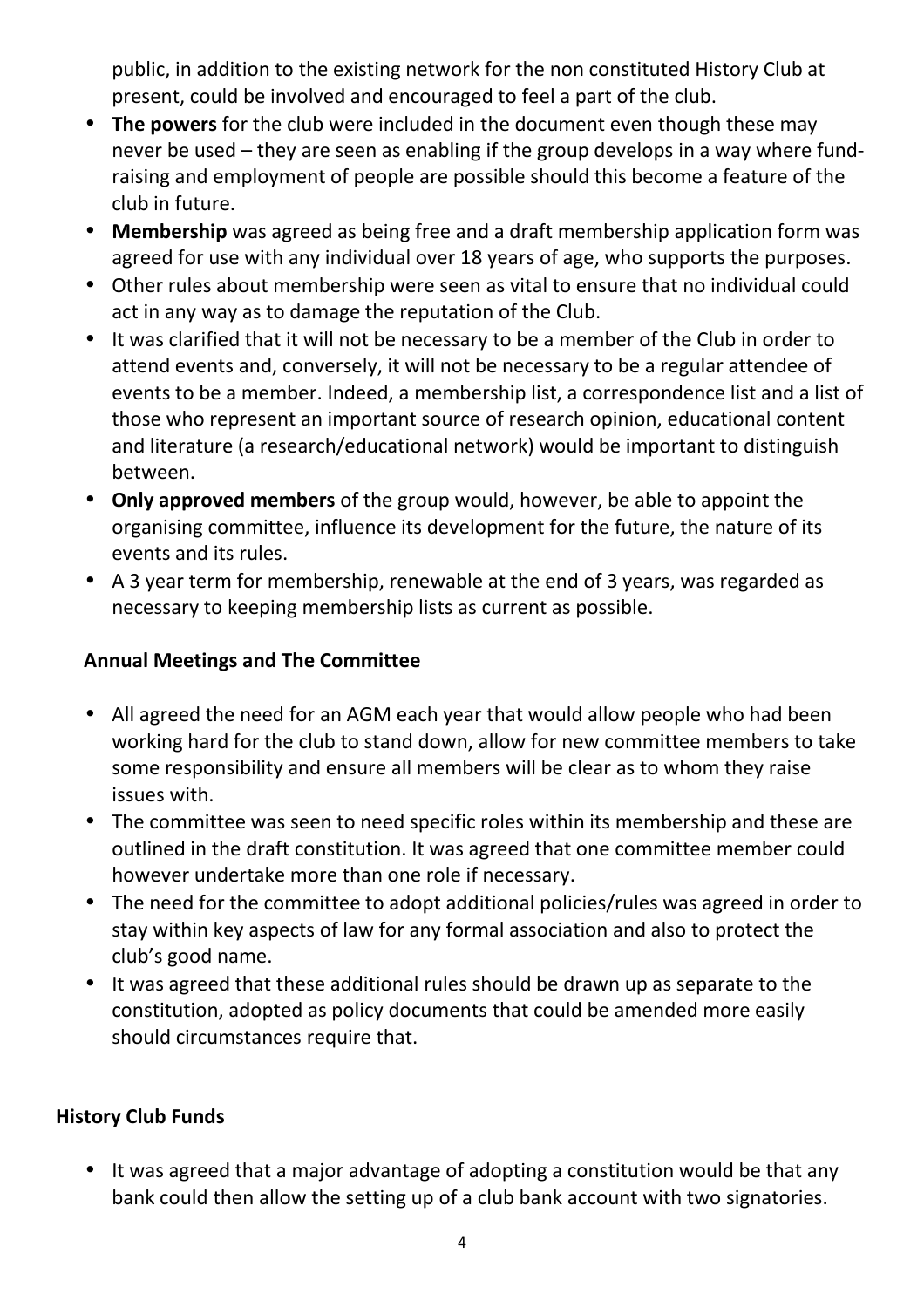• It was agreed that small amounts of fund raising could then also commence to widen the network of speakers to be sought for events.

## **Special General Meetings and Winding Up the Club.**

• These elements have to be in any constitution and were agreed.

# **The Process for Setting up the Saltaire History Club as an unincorporated, not for profit association.**

This was discussed at some length and the following agreed:

- That a membership application form, the draft constitution and an explanatory cover note should be forwarded to all regular attendees and the wider correspondence networks by the end of February 2015.
- That applicants for membership be encouraged prior to or at the start of the March 12 Club meeting.
- That the first half of the March History Club meeting be designated as the first members meeting, to approve the draft constitution for the more formal association and agree a committee of between 3 and 10 members for 2015/2016.
- That the committee, at their first meeting, approve the membership applications unless contraindicated and agree which roles to be assigned to specific committee members and the pattern of committee meetings for the year following.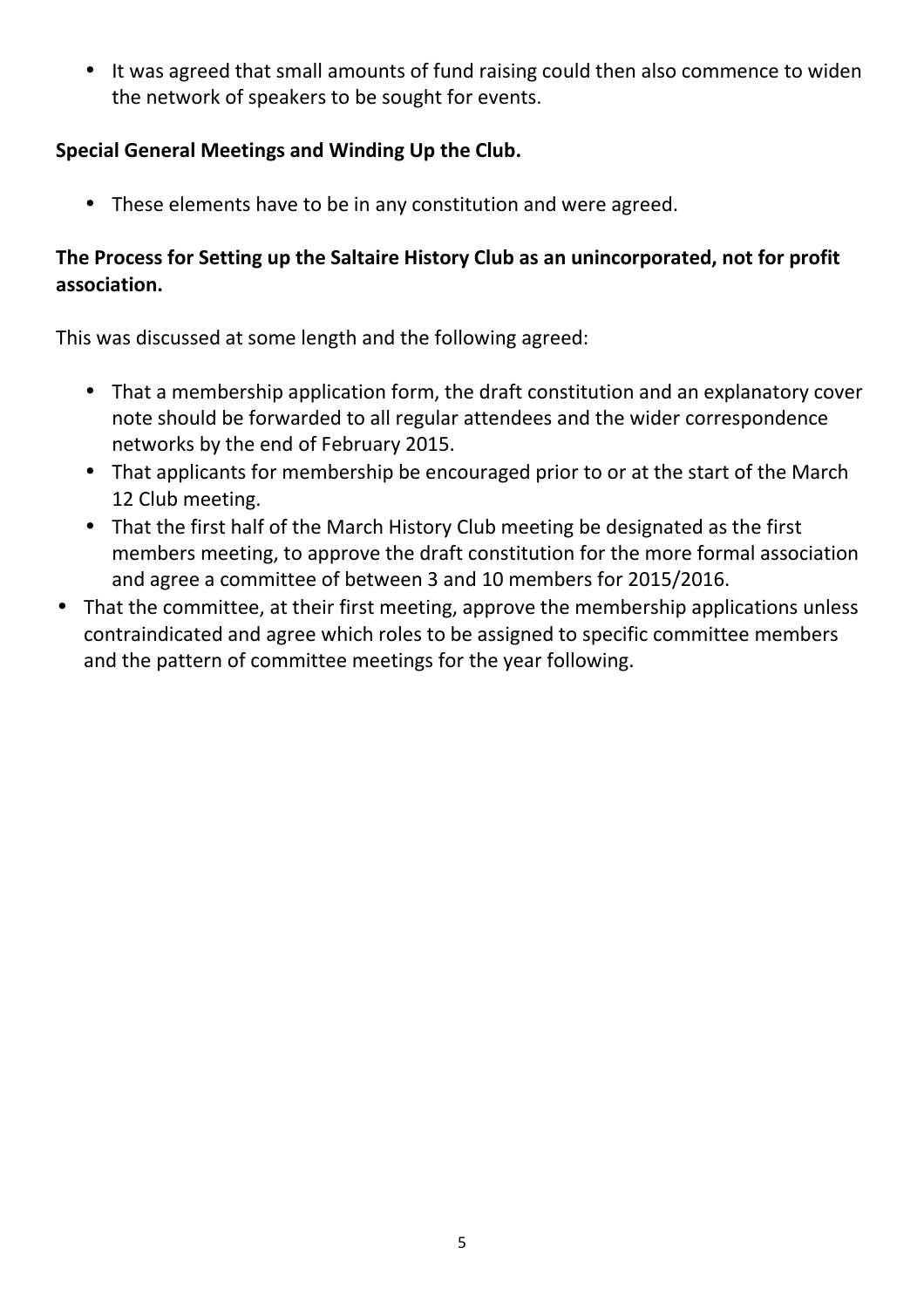# **DRAFT CONSTITUTION**

• **NAME:** The group's name is:

*Saltaire History Club, which will act as an unincorporated, not- for- profit association.* 

### **THE PURPOSES OF THE GROUP ARE :-**

- To enable the sharing and dissemination of knowledge, literature and research about, or relevant to, aspects of the history of the World Heritage Site, Saltaire, through events and activities that are promoted through appropriate media.
- To encourage individuals to undertake independent research relating to Saltaire and assist in the promotion of the findings of good quality research through agreed media and networks.
- To encourage and promote, the free and open exchange of relevant information within its membership , and broader networks that include residents of Saltaire and all members of the public who share an interest in Saltaire's history.
- To encourage and promote the free exchange of relevant information to and from the wider research and educational communities.
- To co-operate with other relevant local, regional and national organisations in developing the Saltaire Archive, to achieve common purposes, and through gifting pieces of literature, research and artefacts to the archive.

### • **CARRYING OUT THE PURPOSES**

In order to carry out the purposes, the Committee has the power to : -

- a) Raise funds, receive grants and donations
- b). Buy or sell property, take on leases and employ staff
- c) Co-operate with and support other groups with similar purposes
- d) Do anything else within the law which is necessary to achieve the purposes.

#### • **MEMBERSHIP**

- a) The Committee may admit to membership anybody aged 18 and over who supports the purposes of the group. People who wish to become a member should apply to the Committee on the approved form (accompanying this draft).
- b) Membership shall be free of charge.
- c) Applicants for membership are required to declare any relevant commercial interests that could conflict with the purposes of a not for profit association, at the time of application. All members also will undertake to declare any actual or potential conflicts of interest in issues that present themselves during the period of their membership.
- d) Membership lasts for 3 years and may be renewed. The Committee will keep an up-to-date membership list.
- e) The Committee may expel from membership anyone who is judged to be in contravention of its rules, or who conducts themselves in a manner judged to be prejudicial to the reputation and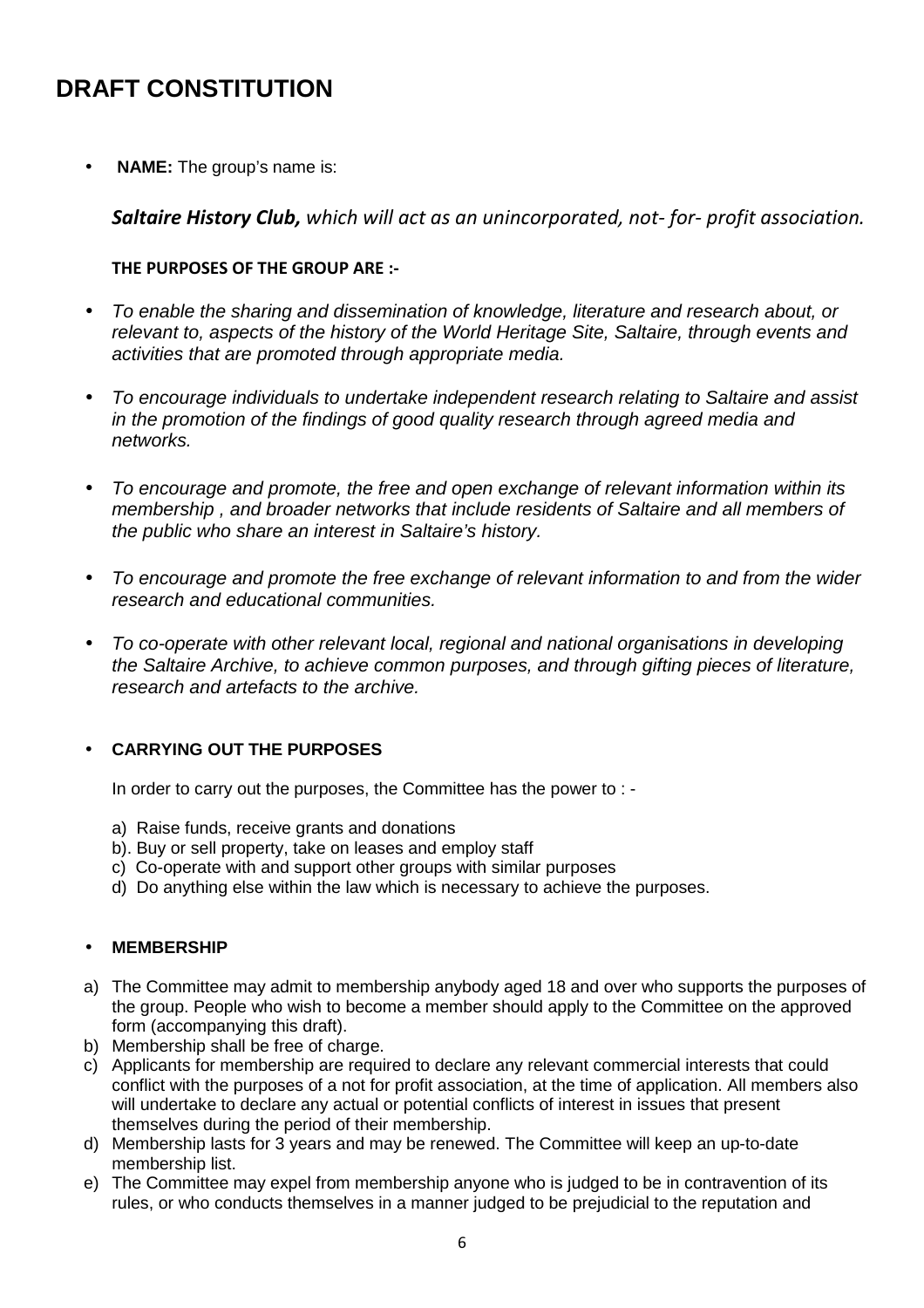interests of the club and its members. Such disciplinary action will only be taken after the individual has had reasonable opportunity to be heard by the committee. A member who is expelled will have the right to appeal to the Chairperson of the committee who will arrange an appeal hearing within 6 weeks of written notification of the grounds for their appeal.

### • **ANNUAL GENERAL MEETING – AGM**

- a. An AGM must be held within 18 months after setting up the Association and thereafter on an annual basis, with 14 days notice given to all members, with a clear agenda.
- b. There must be at least 8 members present at the AGM.
- c. The committee shall present the annual report and accounts each December for the prior financial year (April to April)
- d. Any member may put themselves forward for election as a committee member at the AGM.
- e. Every member has one vote.
- f. Members shall elect between 3 and 10 members to the committee.
- g. The committee members will retire at the next AGM and may stand for re-election.

### • **COMMITTEE**

- a. The committee shall hold at least 3 meetings each year. They will elect a chair, treasurer, secretary, membership secretary and media/events secretary at their first meeting and thereafter at the first meeting after each AGM.
- b. At least 3 committee members must be at a committee meeting to be able to take decisions. (minutes shall be kept for every meeting and be available for members on request).
- c. The committee must keep accounts which may be viewed by any member on request.
- d. To best facilitate their activities, during the year, the committee may appoint up to 2 associate members onto the committee, who will stand down at the next AGM, but are eligible for reappointment.
- e. The Committee may make reasonable additional rules for the proper conduct and management of the group. These rules must not conflict with this constitution or the law. These rules will include –
- Upholding copyright legislation
- Upholding Equalities legislation
- Upholding Health and Safety legislation
- Upholding Professional protocols

#### • **MONEY**

- a. Club funds must be held in the group's bank account. All cheques must be signed by 2 of 3 named Committee members.
- b. Club funds cannot be used to pay Committee members except to refund legitimate expenses.
- c. Club funds and property must only be used for the purposes of the group.

#### **SPECIAL GENERAL MEETINGS**

Special General Meetings may be called by the Committee for the following reasons. All members must be given 14 days notice and told the reason(s) for calling the SGM.

- **a) Changing the Constitution** The constitution may be changed by a two thirds majority of members present and voting at a Special General Meeting.
- **b) Emergency Special General Meetings** to allow the members to decide on important issues.
- **c) Winding up** the group may be wound up by a two thirds majority of members present and voting at a Special General Meeting. Any money or property. remaining after payment of debts must be given to a group with similar (not-for-profit) purposes.